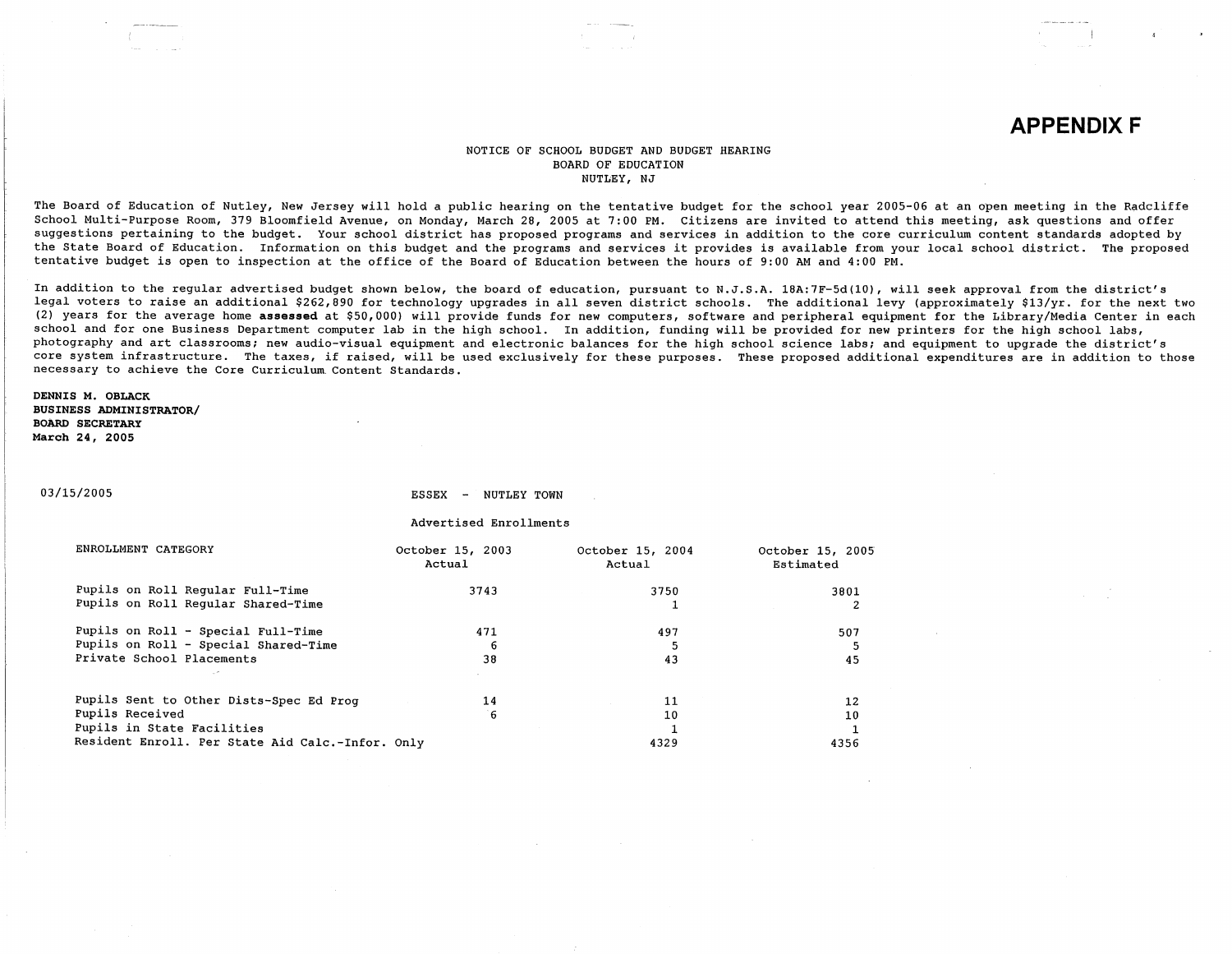# School District Budget Statement for the School Year 2005-2006

and completely

**Contractor** 

 $\sim$ 

 $\sim$ 

 $\mathcal{L}^{\text{max}}_{\text{max}}$ 

 $\bullet$  ,  $\bullet$  ,  $\bullet$ 

 $\mathcal{L}$ 

 $\sim 10^7$ 

 $\left( -\right)$ 

 $\overline{1}$ 

 $\mathbf{r}$ 

 $\left($ 

 $\sim 10^{11}$ 

 $\sim$ 

 $\mathcal{L}_{\text{max}}$  and  $\mathcal{L}_{\text{max}}$ 

 $\sim 100$  km s  $^{-1}$ 

# ESSEX - NUTLEY TOWN

# Advertised Revenues

| Budget Category                                           | Account      | $2003 - 04$<br>Actual | $2004 - 05$<br>Revised | $2005 - 06$<br>Anticipated |
|-----------------------------------------------------------|--------------|-----------------------|------------------------|----------------------------|
| <b>GENERAL FUND</b>                                       |              |                       | 141,575                | 147,932                    |
| 00121 Budgeted Fund Balance - General Fund                | $10 - 303$   |                       |                        | 147,932                    |
| 00122 Budgeted Fund Balance - Capital Reserve Increase    | $10 - 303$   |                       |                        | 90,000                     |
| 00130 Budg WD from Cap Res-Local Share less Excess Cst    | $10 - 307$   | 1,734                 |                        |                            |
| 00140 Transfers from Other Funds                          | 10-5200      |                       |                        |                            |
| Revenues from Local Sources:                              |              |                       |                        | 38,602,126                 |
| 00150 Local Tax Levy                                      | 10-1210      | 35,085,691            | 36,914,550             | 80,283                     |
| 00200 Tuition                                             | 10-1300      | 65,034                | 65,014                 | 100,000                    |
| 00242 Transportation Fees from Other LEAs                 | 10-1420-1440 | 92,556                | 86,559                 | 1,500                      |
| 00251 Interest Earned on Capital Reserve Funds            | $10-1XXX$    | 706                   | 1,500                  | 82,758                     |
| 00252 Other Restricted Miscellaneous Revenues             | $10-1XXX$    | 13,283                | 30,000                 | 251,300                    |
| 00253 Unrestricted Miscellaneous Revenues                 | $10 - 1XXX$  | 91,147                | 198,000                | 39,117,967                 |
| 00260 SUBTOTAL                                            |              | 35, 348, 417          | 37, 295, 623           |                            |
| Revenues from State Sources:                              |              |                       |                        | 2,799,975                  |
| 00280 Core Curriculum Standards Aid                       | $10 - 3111$  | 2,799,975             | 2,799,975              | 345,006                    |
| 00300 Transportation Aid                                  | $10 - 3120$  | 345,006               | 345,006                |                            |
| 00310 Special Education Aid                               | $10 - 3130$  | 2,235,481             | 2,235,481              | 2,235,481                  |
| 00320 Bilingual Education                                 | $10 - 3140$  | 65,426                | 65,426                 | 65,426                     |
| 00355 Consolidated Aid                                    | 10-3195      | 475,088               | 652,717                | 475,088                    |
| 00356 Additional Formula Aid                              | 10-3196      |                       |                        | 177,629                    |
| 00360 Other State Aids-Out of Cap                         | $10-3XXX$    | 334,802               |                        |                            |
| 00370 SUBTOTAL                                            |              | 6,255,778             | 6,098,605              | 6,098,605                  |
| 00408 Adjustment for Prior Year Encumbrances              |              |                       | 250,855                |                            |
| 00409 Act (Excess) Deficiency of Rev (Over) / Under Expnd |              | $-433,047$            |                        |                            |

 $\sim$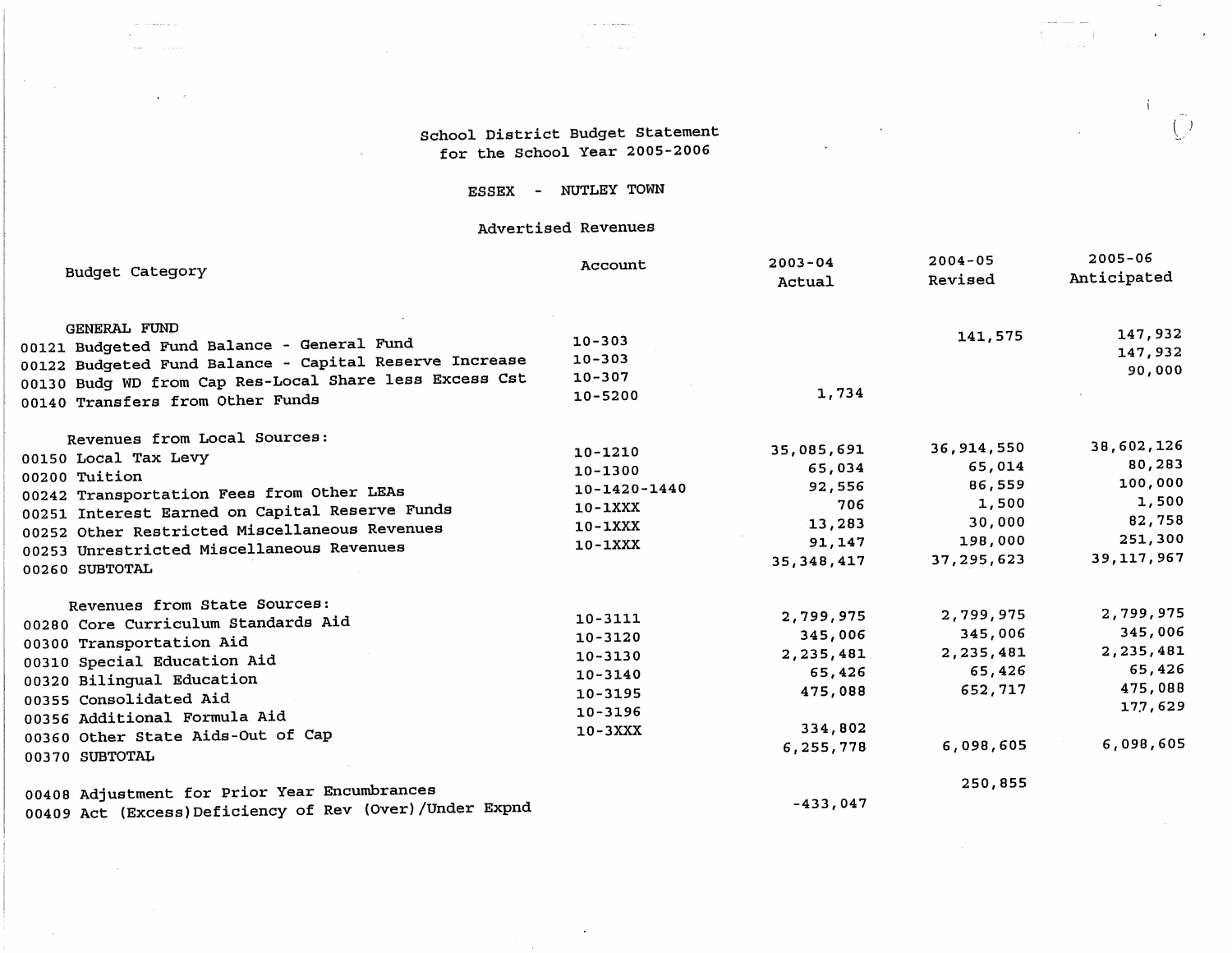### School District Budget Statement for the School Year 2005-2006

 $\sim$ 

 $\mathcal{L}(\mathcal{L})$  . The contract  $\mathcal{L}(\mathcal{L})$ 

 $\Delta$ 

 $\sim 10^7$ 

 $\mathcal{A}^{\mathcal{A}}$ 

 $\mathcal{L}^{\pm}$ 

### ESSEX - NUTLEY TOWN

### Advertised Revenues

| <b>Budget Category</b>                                | Account            | $2003 - 04$<br>Actual | $2004 - 05$<br>Revised | $2005 - 06$<br>Anticipated |
|-------------------------------------------------------|--------------------|-----------------------|------------------------|----------------------------|
| 00410 TOTAL GENERAL FUND                              |                    | 41, 172, 882          | 43,786,658             | 45,602,436                 |
| SPECIAL REVENUE FUNDS                                 |                    |                       |                        |                            |
| 00420 Revenues from Local Sources                     | $20 - 1XXX$        | 2,748                 | 10,000                 |                            |
| Revenues from State Sources:                          |                    |                       |                        |                            |
| 00423 Distance Learning Network Aid - Pr Yr Carryover | $20 - 3213$        | 23,612                |                        |                            |
| 00430 Other Restricted Entitlements                   | $20 - 32XX$        | 251,633               | 304,557                | 265,165                    |
| 00431 TOTAL REVENUES FROM STATE SOURCES               |                    | 275,245               | 304,557                | 265,165                    |
| Revenues from Federal Sources:                        |                    |                       |                        |                            |
| 00440 Title I                                         | $20 - 4411 - 4416$ | 231,080               | 201,529                | 171,300                    |
| 00460 I.D.E.A. Part B (Handicapped)                   | $20 - 4420 - 4429$ | 657,845               | 753,308                | 640,355                    |
| 00470 Vocational Education                            | $20 - 4430$        | 21,121                | 17,900                 | 15,200                     |
| 00500 Other                                           | $20 - 4XXX$        | 130,487               | 152,115                | 129,250                    |
| 00510 TOTAL REVENUES FROM FEDERAL SOURCES             |                    | 1,040,533             | 1,124,852              | 956,105                    |
| 00520 TOTAL SPECIAL REVENUE FUNDS                     |                    | 1,318,526             | 1,439,409              | 1,221,270                  |
| DEBT SERVICE                                          |                    |                       |                        |                            |
| 00530 Budgeted Fund Balance                           | $40 - 303$         |                       |                        | 6,494                      |
| 00540 Transfers from Other Funds                      | $40 - 5200$        | 6,493                 |                        |                            |
| Revenues from Local Sources:                          |                    |                       |                        |                            |
| 00550 Local Tax Levy                                  | $40 - 1210$        | 128,058               | 306,459                | 1,303,973                  |
| 00570 TOTAL REVENUES FROM LOCAL SOURCES               |                    | 128,058               | 306,459                | 1,303,973                  |
| Revenues from State Sources:                          |                    |                       |                        |                            |
| 00580 Debt Service Aid Type II                        | $40 - 3160$        | 13,760                | 13,101                 | 12,407                     |

 $\sim 100$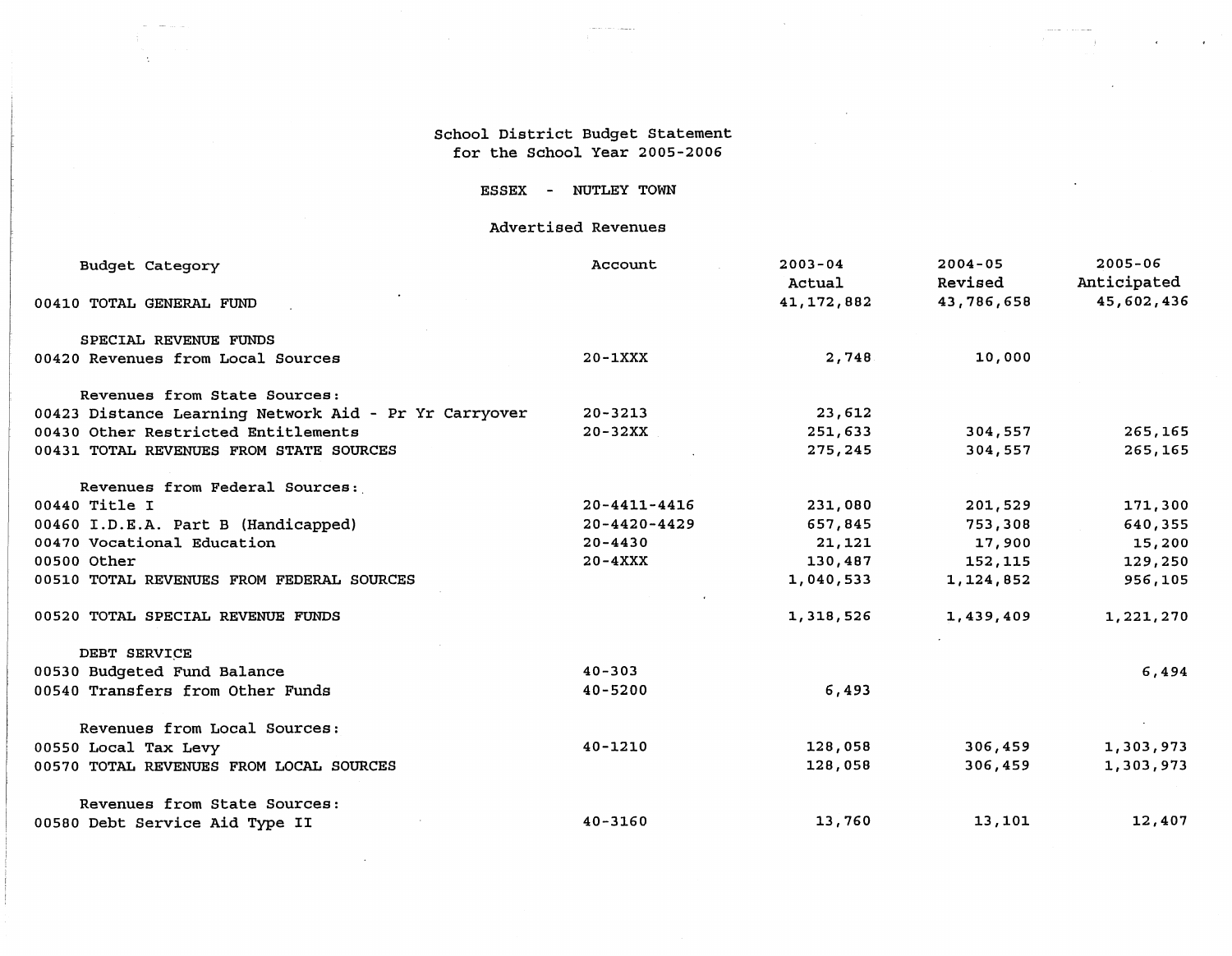# School District Budget Statement for the School Year 2005-2006

 $\alpha$ 

 $\ddot{\phantom{0}}$ 

 $\omega$  and  $\omega$  and  $\omega$  and  $\omega$ 

 $\ddot{\phantom{a}}$ 

# ESSEX - NUTLEY TOWN

# Advertised Revenues

| Budget Category                                        | Account | $2003 - 04$<br>Actual | $2004 - 05$<br>Revised | $2005 - 06$<br>Anticipated |
|--------------------------------------------------------|---------|-----------------------|------------------------|----------------------------|
| 00590 TOTAL LOCAL DEBT SERVICE                         |         | 148,311               | 319,560                | 1,322,874                  |
| 00639 Act (Excess)Deficiency of Rev (Over)/Under Expnd |         | $-6,493$              |                        |                            |
| 00640 TOTAL DEBT SERVICE FUND                          |         | 141,818               | 319,560                | 1,322,874                  |
| 00660 TOTAL REVENUES/SOURCES                           |         | 42,633,226            | 45,545,627             | 48,146,580                 |

 $\sim$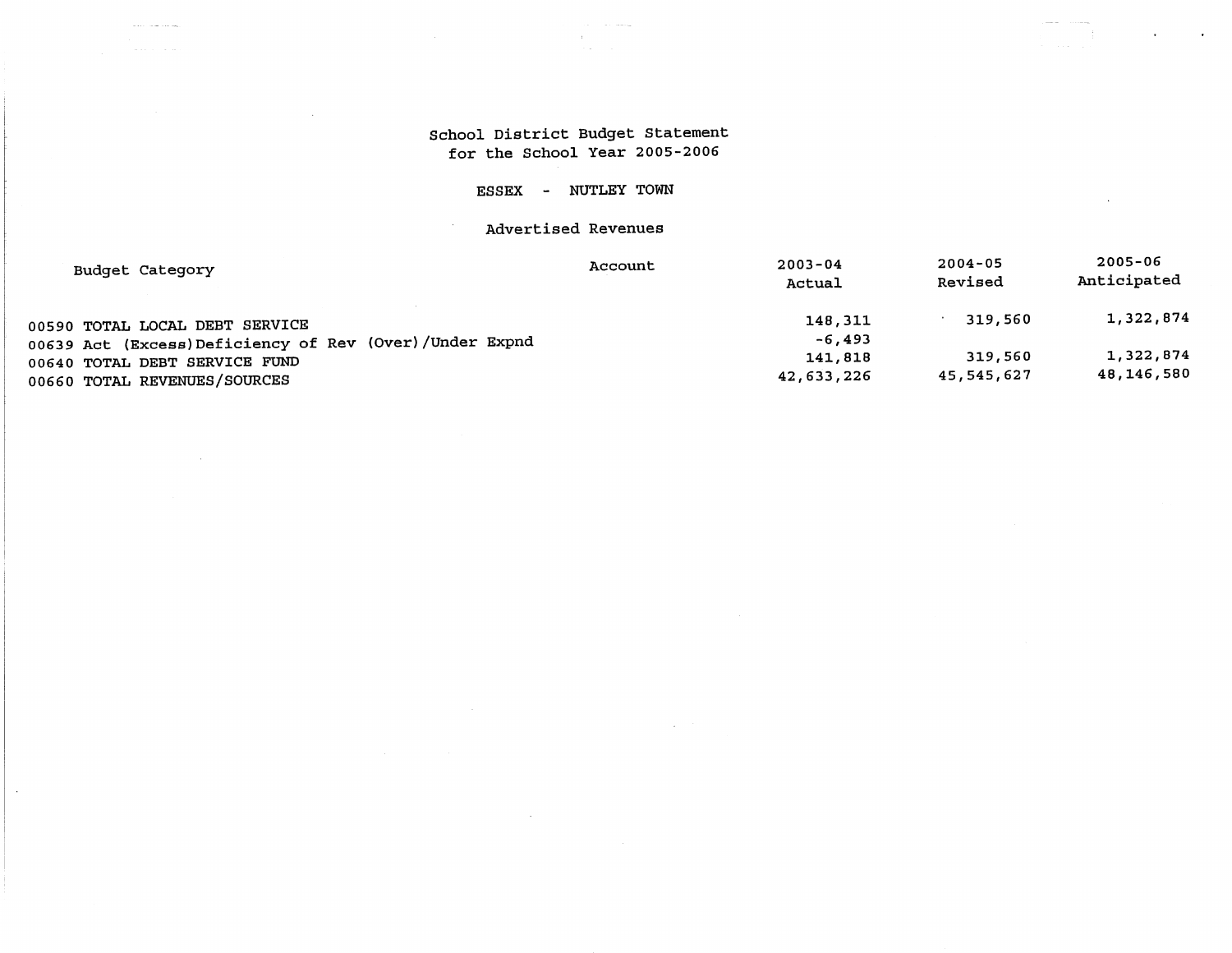### School District Budget Statement for the School Year 2005-2006 Advertised Appropriations

والصادق والمحادث

 $\mathcal{F}_{\mathbf{q},\mathbf{r}}$ 

and the state of the

 $\overline{\phantom{a}}$ 

**Continued for the Continued State** 

### **ESSEX**  NUTLEY TOWN

| <b>Budget Category</b>                                 | Account                | $2003 - 04$<br>Expenditures | $2004 - 05$<br>Rev. Approp. | $2005 - 06$<br>Appropriations |
|--------------------------------------------------------|------------------------|-----------------------------|-----------------------------|-------------------------------|
| GENERAL CURRENT EXPENSE                                |                        |                             |                             |                               |
| 00770 Regular Programs - Instruction                   | 11-1XX-100-XXX         | 16,489,298                  | 16,904,074                  | 17,280,036                    |
| 00780 Special Education - Instruction                  | 11-2XX-100-XXX         | 2,110,167                   | 2,245,579                   | 2,338,578                     |
| 00790 Basic Skills/Remedial - Instruction              | $11 - 230 - 100 - XXX$ | 428,867                     | 428,483                     | 494,673                       |
| 00800 Bilinqual Education - Instruction                | $11 - 240 - 100 - XXX$ | 190,227                     | 184,759                     | 157,972                       |
| 00810 Vocational Programs - Local - Instruction        | $11 - 3XX - 100 - XXX$ | 2,500                       | $-2,500$                    | 2,500                         |
| 00820 School-Spon. Co/Extra-Curr. Activities-Instruct  | 11-401-100-XXX         | 140,666                     | 155,257                     | 149,549                       |
| 00830 School Sponsored Athletics - Instruction         | $11 - 402 - 100 - XXX$ | 785,339                     | 765,504                     | 732,023                       |
| 00850 Community Services Programs/Operations           | 11-800-330-XXX         | 2,089                       | 3,900                       | 5,750                         |
| Undistributed Expenditures:                            |                        |                             |                             |                               |
| 00860 Instruction                                      | $11 - 000 - 100 - XXX$ | 1,772,517                   | 2,576,702                   | 2,881,566                     |
| 00880 Health Services                                  | $11 - 000 - 213 - XXX$ | 478,169                     | 486,014                     | 519,651                       |
| 00881 Other Supp Serv - Stds - Related & Extraordinary | $11 - 000 - 216, 217$  | 577,582                     | 578,631                     | 618,068                       |
| 00890 Other Support Services - Students - Regular      | $11 - 000 - 218 - XXX$ | 1,005,986                   | 1,046,514                   | 1,051,917                     |
| 00900 Other Support Services - Students - Special      | $11 - 000 - 219 - XXX$ | 777,239                     | 885,025                     | 944,805                       |
| 00910 Improvement of Instructional Services            | $11 - 000 - 221 - XXX$ | 348,467                     | 355,615                     | 353,077                       |
| 00920 Educational Media Services - School Library      | $11 - 000 - 222 - XXX$ | 683,671                     | 770,128                     | 705,656                       |
| 00921 Instructional Staff Training Services            | $11 - 000 - 223 - XXX$ | 31,537                      | 31,331                      | 30,800                        |
| 00930 Support Services - General Administration        | $11 - 000 - 230 - XXX$ | 851,607                     | 996,839                     | 911,039                       |
| 00940 Support Services - School Administration         | $11 - 000 - 240 - XXX$ | 2,262,072                   | 2,337,143                   | 2,333,614                     |
| 00942 Central Svcs & Admin Info Technology             | $11 - 000 - 25X - XXX$ |                             | 1,117,512                   | 1,086,845                     |
| 00950 Operation and Maintenance of Plant Services      | $11 - 000 - 26X - XXX$ | 4,181,729                   | 4,246,837                   | 4,351,431                     |
| 00960 Student Transportation Services                  | $11 - 000 - 270 - XXX$ | 1,258,340                   | 1,286,083                   | 1,458,837                     |
| 00970 Other Support Services                           | $11 - 000 - 290 - XXX$ | 966,418                     |                             |                               |
| 00971 Personal Services - Employee Benefits            | $11 - XXX - XXX - 2XX$ | 5,549,678                   | 6,035,797                   | 6,778,095                     |
| 00980 Food Services                                    | 11-000-310-XXX         | 180,000                     | 180,000                     | 125,000                       |
| 00990 Total Undistributed Expenditures                 |                        | 20,925,012                  | 22,930,171                  | 24, 150, 401                  |
| 01000 TOTAL GENERAL CURRENT EXPENSE                    |                        | 41,074,165                  | 43,620,227                  | 45, 311, 482                  |
| CAPITAL OUTLAY                                         |                        |                             |                             |                               |
| 01010 Increase in Capital Reserve                      | $10 - 604$             |                             |                             | 147,932                       |
| 01015 Interest Deposit to Capital Reserve              | $10 - 604$             |                             | 1,500                       | 1,500                         |

01020 Equipment 12-XXX-XXX-73X 98,717 100,649 48,022 01030 Facilities Acquisition and Construction Services 12-000-4XX-XXX  $\blacksquare$ 64,282 93,500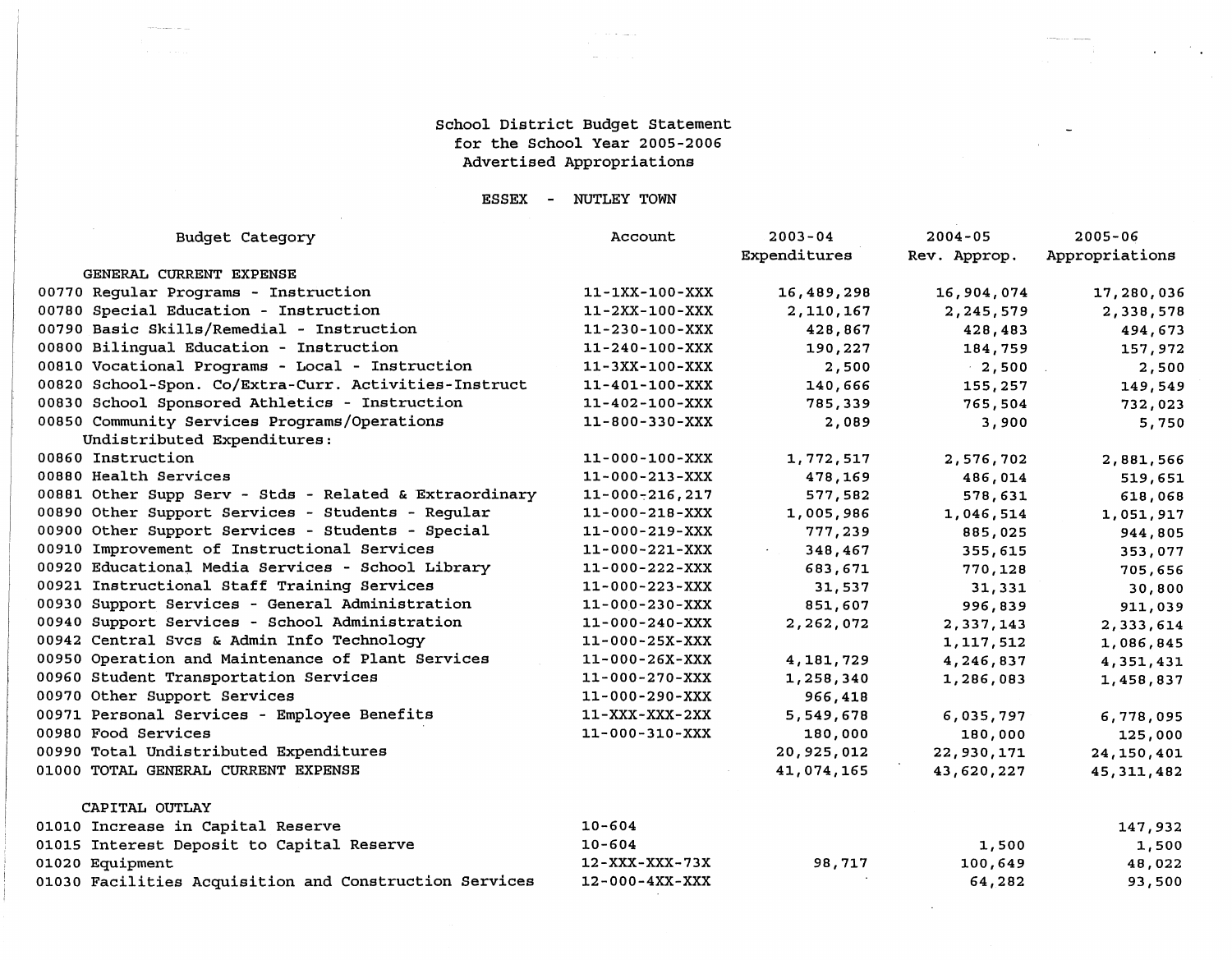### School District Budget Statement for the School Year 2005-2006 Advertised Appropriations

ESSEX - NUTLEY TOWN

| <b>Budget Category</b>                    | Account                | $2003 - 04$  | $2004 - 05$  | $2005 - 06$    |
|-------------------------------------------|------------------------|--------------|--------------|----------------|
|                                           |                        | Expenditures | Rev. Approp. | Appropriations |
| 01040 TOTAL CAPITAL OUTLAY                |                        | 98,717       | 166,431      | 290,954        |
| 01240 GENERAL FUND GRAND TOTAL            |                        | 41, 172, 882 | 43,786,658   | 45,602,436     |
| SPECIAL REVENUE FUNDS                     |                        |              |              |                |
| 01250 Local Projects                      | $20 - XXX - XXX - XXX$ | 2,748        | 10,000       |                |
| Distance Learning Network Aid:            |                        |              |              |                |
| 01259 Support Services                    | $20 - 213 - 200 - XXX$ | 23,612       |              |                |
| 01261 TOTAL DISTANCE LEARNING NETWORK AID |                        | 23,612       |              |                |
| Other State Projects:                     |                        |              |              |                |
| 01265 Nonpublic Textbooks                 | $20 - XXX - XXX - XXX$ | 33,827       | 35,517       | 30,200         |
| 01270 Nonpublic Auxiliary Services        | $20 - XXX - XXX - XXX$ | 79,246       | 105,359      | 96,365         |
| 01280 Nonpublic Handicapped Services      | 20-XXX-XXX-XXX         | 65,829       | 84,186       | 74,650         |
| 01290 Nonpublic Nursing Services          | $20 - XXX - XXX - XXX$ | 40,918       | 41,209       | 35,000         |
| 01295 Nonpublic Technology Initiative     | $20 - XXX - XXX - XXX$ |              | 22,640       | 19,250         |
| 01320 Other Special Projects              | $20 - XXX - XXX - XXX$ | 31,813       | 15,646       | 9,700          |
| 01330 Total State Projects                |                        | 275,245      | 304,557      | 265,165        |
| Federal Projects:                         |                        |              |              |                |
| 01340 Title I                             | $20 - XXX - XXX - XXX$ | 231,080      | 201,529      | 171,300        |
| 01360 I.D.E.A. Part B (Handicapped)       | $20 - XXX - XXX - XXX$ | 657,845      | 753,308      | 640,355        |
| 01370 Vocational Education                | $20 - XXX - XXX - XXX$ | 21,121       | 17,900       | 15,200         |
| 01400 Other Special Projects              | $20 - XXX - XXX - XXX$ | 130,487      | 152,115      | 129,250        |
| 01410 Total Federal Projects              |                        | 1,040,533    | 1,124,852    | 956,105        |
| 01420 TOTAL SPECIAL REVENUE FUNDS         |                        | 1,318,526    | 1,439,409    | 1,221,270      |
| DEBT SERVICE FUNDS                        |                        |              |              |                |
| 01430 Debt Service - Regular              | $40 - 701 - 510 - XXX$ | 141,818      | 319,560      | 1,322,874      |
| 01480 TOTAL DEBT SERVICE FUNDS            |                        | 141,818      | 319,560      | 1,322,874      |
| 01490 Total Expenditures/Appropriations   |                        | 42,633,226   | 45,545,627   | 48,146,580     |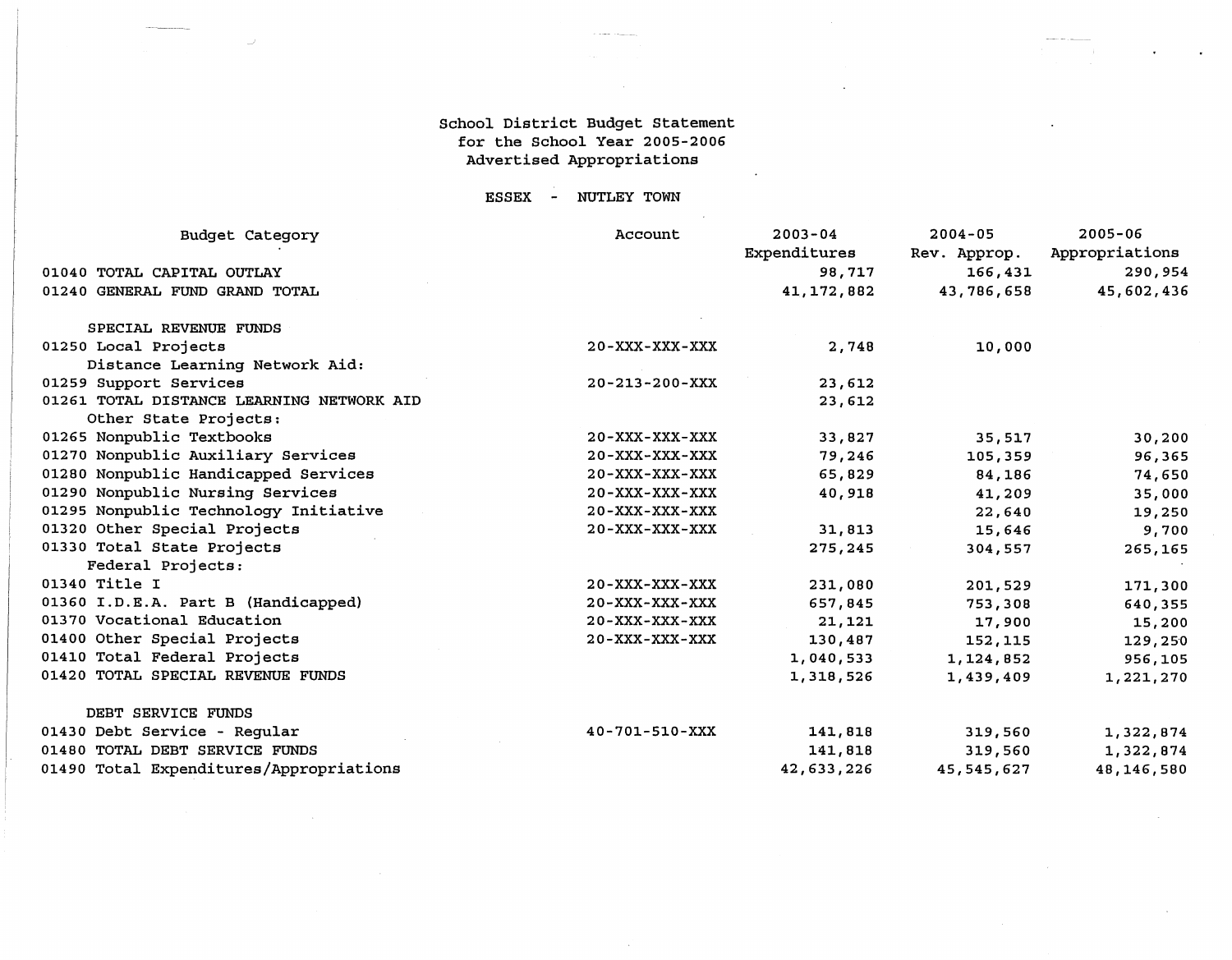### School District Budget Statement for the School Year 2005-2006 Advertised Recapitulation of Balances

 $\mathbf{r}$ 

 $\alpha$ 

 $\sim$ 

 $\mathbf{r}$ 

 $\sim$ 

 $\omega$  ,  $\omega$  ,  $\omega$ 

ESSEX NUTLEY TOWN

|                                                           |                                                 |              |              | General Fund Gen. Fund General Fund |                                       |
|-----------------------------------------------------------|-------------------------------------------------|--------------|--------------|-------------------------------------|---------------------------------------|
|                                                           |                                                 |              |              | (Reserved) (Reserved) (Reserved)    | General Fund                          |
|                                                           | General Fund Cap. Reserve Adult Ed. Maintenance |              |              |                                     | (Reserved)                            |
| Budget Category                                           | (Unreserved)                                    | Account      |              |                                     | Programs Reserve Acct. Legal Reserves |
| (1)                                                       | (2)                                             | (3)          | (4)          | (5)                                 | (6)                                   |
| 01595 Est. Approp. Bal. 6-30-03 (Prior Budg)              | 902,634                                         | 1,000        | $\Omega$     | $\Omega$                            | 0                                     |
| 01600 Approp. Balances 6-30-03 (from Audit)               | 1,025,180                                       | 116,000      | $\Omega$     | $\Omega$                            | 0                                     |
| 01605 Est. Approp. Bal. 6-30-04 (Prior Budg)              | 957,866                                         | 1,000        | $\mathbf{O}$ | $\Omega$                            | 0                                     |
| 01610 Approp. Balances 6-30-04 (from Audit)               | 1,308,154                                       | 116,706      | $\mathbf{O}$ | $\mathbf 0$                         | $\mathbf 0$                           |
| 01620 Amount Budgeted during FY 04-05                     | $-141,575$                                      | 1,500        | 0            | $\Omega$                            | 0                                     |
| 01630 Add. Bal. to be Approp during FY 04-05              | 0                                               | 0            | 0            | $\Omega$                            | 0                                     |
| 01640 Add. Bal. Anticipated during FY 04-05               | $\Omega$                                        | $\Omega$     | 0            | $\Omega$                            | 0                                     |
| 01650 Approp. Bal. 6-30-05 (est.) before Trans. 1,166,579 |                                                 | 118,206      | 0            | $\Omega$                            | 0                                     |
| 01653 Anti. Excess GF Bal. Trans during FY 04-05          | $\mathbf 0$                                     | $\mathbf{o}$ | $\mathbf{o}$ | $\Omega$                            | 0                                     |
| 01655 Approp. Bal. 6-30-05 (est.) after Transfer          | 1,166,579                                       | 118,206      | $\Omega$     | 0                                   | 0                                     |
| 01660 Amount Budgeted in FY 05-06                         | -295,864                                        | 59,432       | $\mathbf{O}$ | 0                                   | 0                                     |
| 01670 Appropriation Balances 6/30/06 (est.)               | 870,715                                         | 177,638      | $\mathbf{0}$ | 0                                   | 0                                     |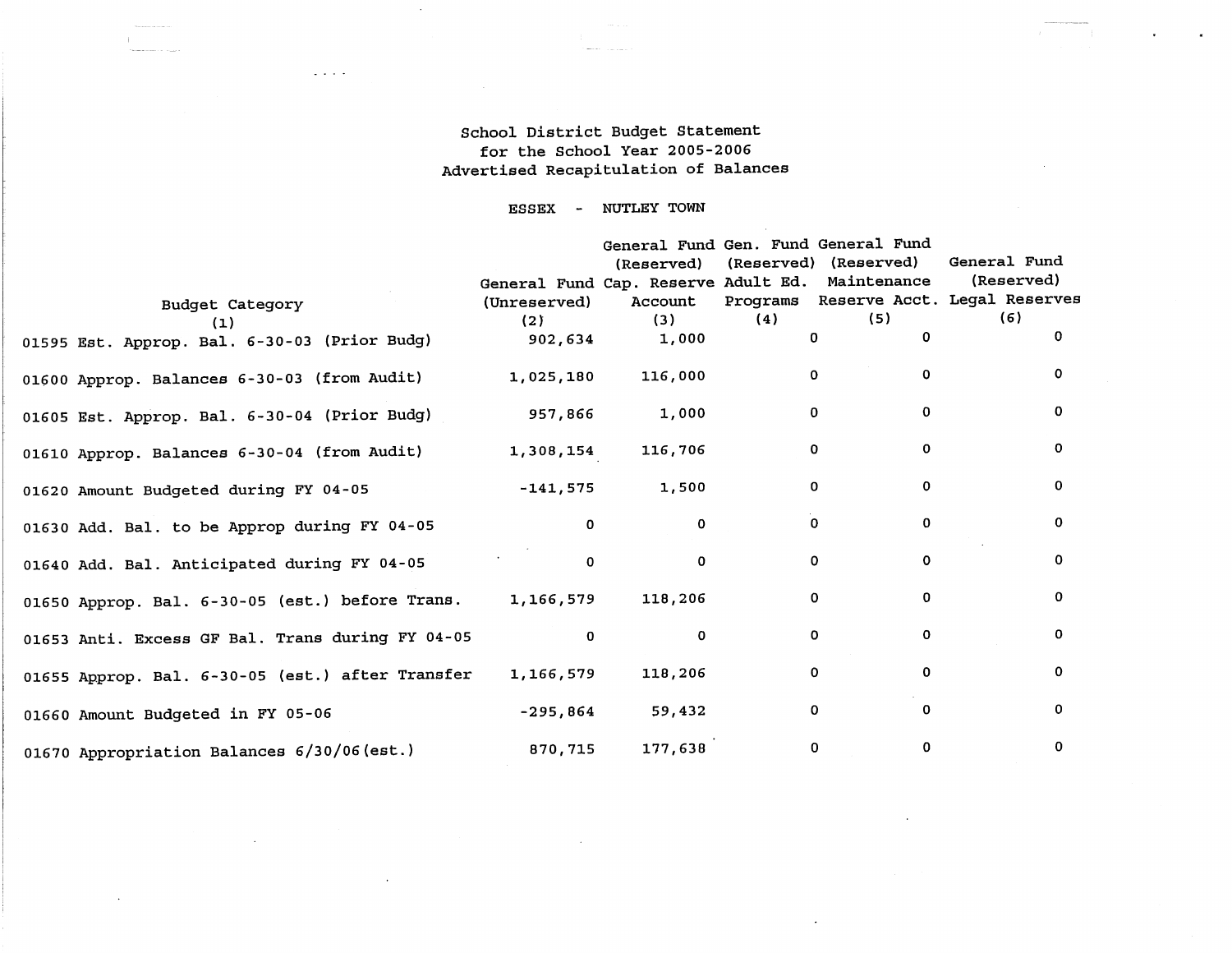### School District Budget Statement for the School Year 2005-2006 Advertised Recapitulation of Balances

 $\mathbf{u}$  .

 $\alpha$ 

 $\mathcal{L}_{\text{eff}}$ 

 $\mathbf{r}$ 

 $\ddot{\phantom{a}}$ 

### ESSEX - NUTLEY TOWN

 $\cdot$ 

 $\Delta \sim 10^6$ 

 $\sim 100$  km s  $^{-1}$ 

 $\ddot{\phantom{a}}$ 

|                                                  | General Fund<br>(Reserved) | Debt        | Special Revenue<br>Cap. Reserve |              |
|--------------------------------------------------|----------------------------|-------------|---------------------------------|--------------|
| <b>Budget Category</b>                           | Tuition Reserve            | Service     | Account                         | Totals       |
| (1)                                              | (7)                        | (8)         | (9)                             | (10)         |
| 01595 Est. Approp. Bal. 6-30-03 (Prior Budg)     |                            | $\Omega$    | 0                               | 903,634      |
| 01600 Approp. Balances 6-30-03 (from Audit)      |                            | 1           | 0                               | 1,141,181    |
| 01605 Est. Approp. Bal. 6-30-04 (Prior Budg)     |                            | 0           | 0                               | 958,866      |
| 01610 Approp. Balances 6-30-04 (from Audit)      |                            | 6,494       | 0                               | 1,431,354    |
| 01620 Amount Budgeted during FY 04-05            | 0                          | $\mathbf 0$ | 0                               | $-140,075$   |
| 01630 Add. Bal. to be Approp during FY 04-05     | 0                          | 0           | 0                               | $\mathbf{0}$ |
| 01640 Add. Bal. Anticipated during FY 04-05      | 0                          | 0           | 0                               | $\mathbf{O}$ |
| 01650 Approp. Bal. 6-30-05 (est.) before Trans.  | 0                          | 6,494       | 0                               | 1,291,279    |
| 01653 Anti. Excess GF Bal. Trans during FY 04-05 | 0                          | 0           | 0                               | $\Omega$     |
| 01655 Approp. Bal. 6-30-05 (est.) after Transfer | 0                          | 6,494       | 0                               | 1,291,279    |
| 01660 Amount Budgeted in FY 05-06                | 0                          | $-6,494$    | 0                               | $-242,926$   |
| 01670 Appropriation Balances 6/30/06(est.)       | 0                          | 0           | 0                               | 1,048,353    |